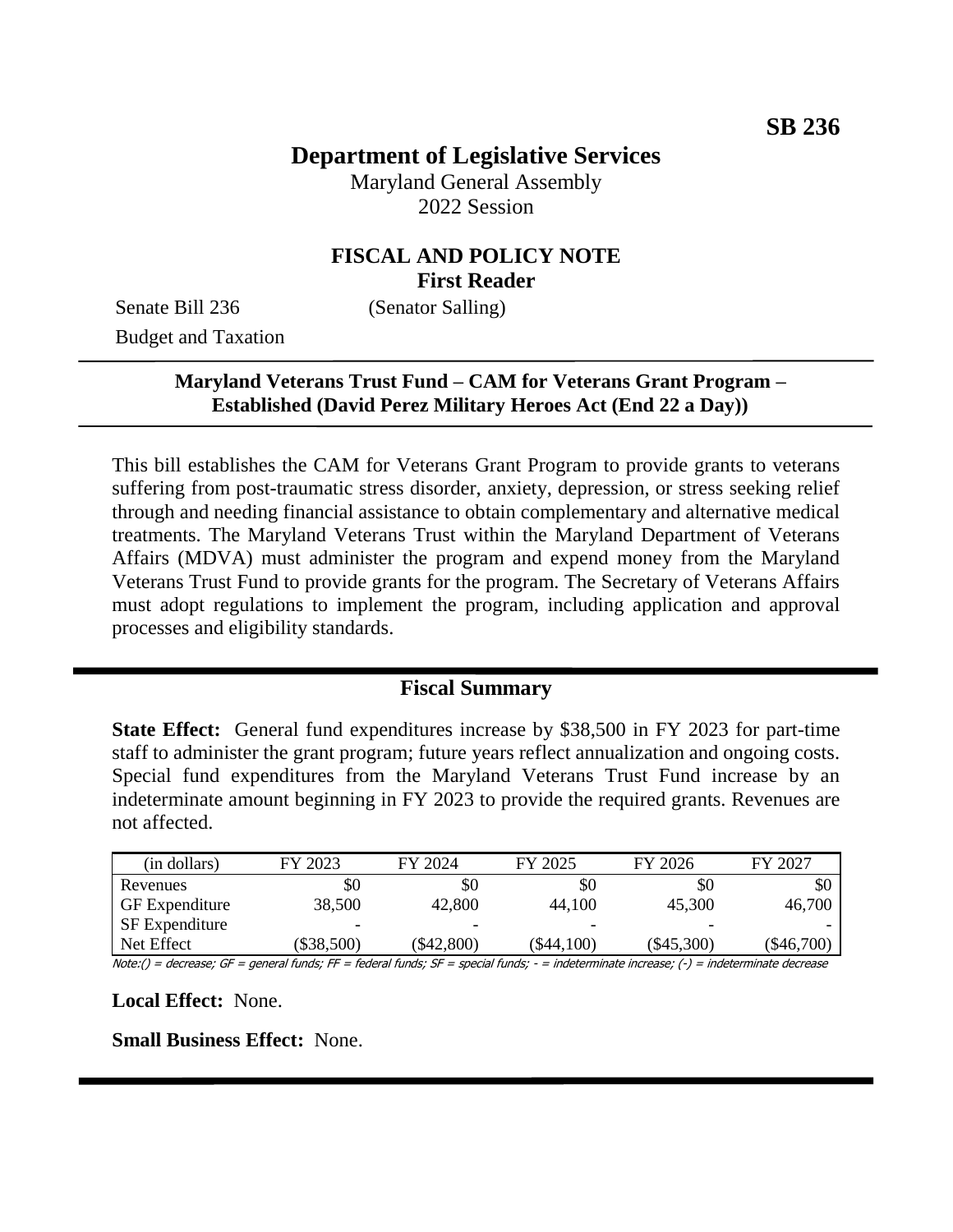## **Analysis**

**Current Law:** Chapter 742 of 2009 established the Maryland Veterans Trust Fund, which consists of gifts, donations, and grants received by MDVA. The fund also receives (1) 10% of the money that remains in the State Lottery Fund from the proceeds of ticket sales from instant ticket lottery machines by specified veterans' organizations; (2) designated fees from certain special registration license plates; and (3) civil penalties collected from those violating specified requirements relating to written disclosures who charge a fee for veterans benefit services and appeals services. Money in the fund may be used to make grants and loans to veterans and their families and support public and private programs that serve veterans in the State. Money in the fund may also be used to invest in general obligations of the State or other securities and pay for the cost of administering the fund. Money expended from the fund is supplemental to and not intended to take the place of funding otherwise appropriated to MDVA. At the close of fiscal 2021, the balance of the fund was approximately \$296,000.

The Maryland Veterans Trust Fund provides nonemergency, temporary financial assistance, primarily with rent/mortgage payments and utilities, by paying vendors directly via invoice. All applicants for assistance from the fund must (1) be Maryland residents for at least 24 months at the time of application; (2) be eligible for burial in a Maryland State Veterans Cemetery; (3) have an honorable discharge or general discharge under honorable conditions; and (4) have an income no greater than 200% of federal poverty guidelines. Widows and widowers may apply if they have the discharge of the deceased veteran and a certificate of death.

**State Expenditures:** MDVA advises that, in order to expand the use of the Maryland Veterans Trust Fund to include the new CAM for Veterans Grant Program, establish regulations, and provide additional grants, additional staffing is needed. Thus, general fund expenditures increase by \$38,492 in fiscal 2023, which accounts for the bill's October 1, 2022 effective date. This estimate reflects the cost of hiring one part-time agency grants specialist to develop regulations and process applications for the new program. It includes a salary, fringe benefits, one-time start-up costs, and ongoing operating expenses.

| Position                                         | $()$ 5   |
|--------------------------------------------------|----------|
| Salary and Fringe Benefits                       | \$31,546 |
| <b>Operating Expenses</b>                        | 6.946    |
| <b>Total FY 2023 Administrative Expenditures</b> | \$38,492 |

Future year expenditures reflect a full salary with annual increases and employee turnover as well as annual increases in ongoing operating expenses.